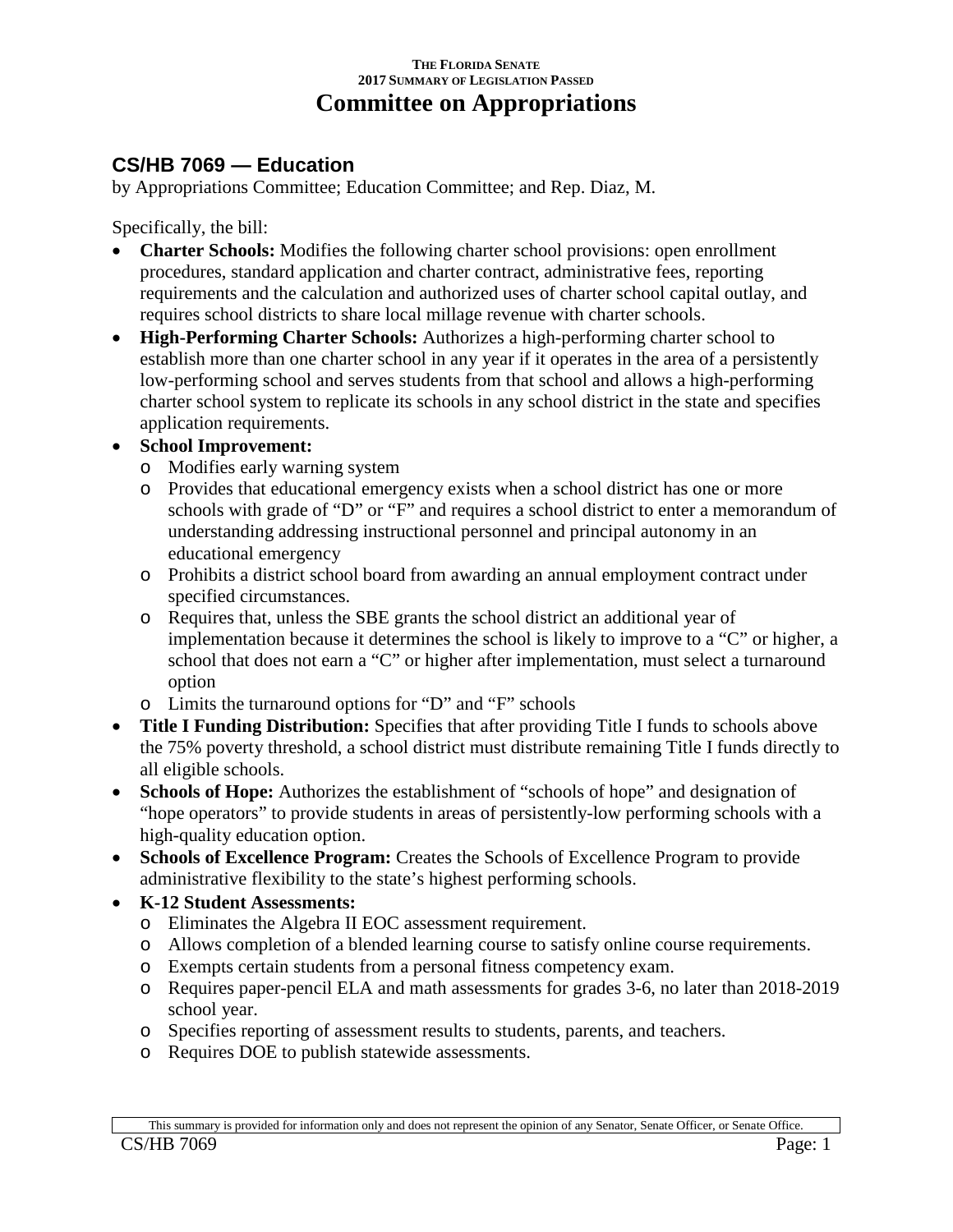- **Independent Study:** Requires the Commissioner of Education to contract for an independent study of ACT/SAT as an alternative for a grade 10 ELA assessment and an Algebra I EOC assessment.
- **Virtual Instruction:** Eliminates student eligibility requirements, including the prior public year requirement, and clarifies that all students, including home education and private school students, are eligible to participate in virtual options throughout the state.
- **Personnel Evaluation:** Provides that use of the Value Added Model for personnel evaluation is optional.
- **Best and Brightest Teacher and Principal Scholarship Programs:** Revises eligibility for the Florida Best and Brightest Teacher Scholarship Program and creates the Florida Best and Brightest Principal Scholarship Program.
- **Teacher Certification:** Streamlines the temporary certificate application process; establishes a mentorship certification pathway; requires teacher preparation curriculum to include training in evidence-based, phonics-driven reading strategies; allows mentorship activities to count toward certification renewal and requires training in evidence-based reading strategies for renewal of certain certificates.
- **Minority Teacher Scholarship Program:** Revises eligibility criteria for participation in the program (based on credit hours rather than Junior year or later).
- **School Absence:** Authorizes school absence related to the treatment of autism spectrum disorder.
- **School Visitation:** Clarifies that an individual school board member may visit districtoperated schools and an individual charter school governing board member may visit any charter school governed by the charter school's governing board, at his or her pleasure.
- **Shared Use Facilities:** Establishes provisions related to promoting shared use agreements for public school playground facilities and creates a task force to make recommendations.
- **Early Learning:** Defines "public school prekindergarten provider" to include a traditional public school and a charter school. Establishes the Committee on Early Grade Success to develop a proposal for establishing and implementing a coordinate child assessment system for the School Readiness Program, Voluntary Prekindergarten Education Program, and the Kindergarten Readiness Assessment and specifies proposal requirements.
- **Early Childhood Music Education Incentive Pilot Program:** Creates the Early Childhood Music Education Incentive Pilot Program within DOE for 3 years; establishes eligibility criteria; requires a preeminent university to evaluate the effectiveness of the program; expires on June 30, 2020.
- **Reading Intervention:** Requires superintendents to certify that K-5 reading instruction and intervention materials comply with criteria identified by Just Read, Florida! beginning July 1, 2021.
- **Gardiner Scholarship:** Modifies the Gardiner Scholarship program to expand eligibility and the authorized use of funds, and define account inactivity.
- **Career and Education Planning Course:** Eliminates the required middle grades career and education planning course.
- **Instructional Materials:** Deletes a requirement that 50 percent of instructional materials allocation be used to purchase digital or electronic instructional materials.